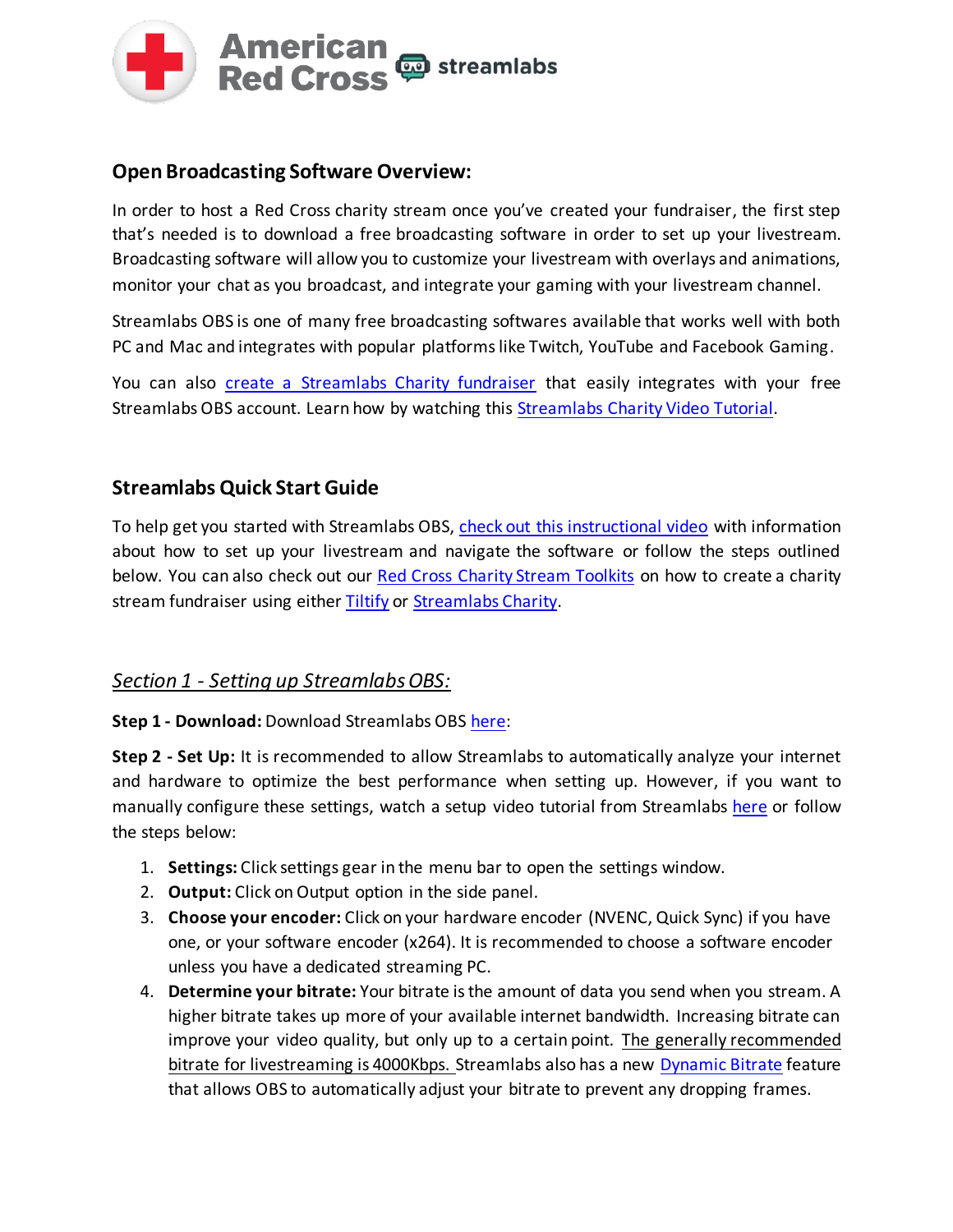- 5. **Keyframe:** The recommended keyframe interval is 2 for optimal quality for your stream.
- 6. **Video:** Click the Video button from the side panel in the settings window.
	- a. **Video Settings:** Choose your video output and FPS value. Unless you have a dedicated streaming PC, the generally recommended settings are 720p 30fps (1280 x 720 resolution at 30 frames per second).
		- i. Twitch offers a set of universal broadcasting spec guidelines if you wish to broadcast higher quality video [here.](https://stream.twitch.tv/encoding/)

# *Section 2 – Creating Scenes, Using Overlays and Adding Sources:*

Stream overlays make it easy to grab people's attention while showing off your personality and unique style. There are over 250 free overlay themes available to help get you started with premade scenes and graphics if you do not wish to create your own. They can be accessed in the theme library located by the top left underneath the editor icon in Streamlabs.

**Step 1 - Create a new scene:** Click on the plus sign near the bottom left window called scenes. Enter the name of your scene, click done, and your new scene has been created.

**Step 2 - Add Sources:** Once the scene you wish to add sources to is selected, click on the plus sign near the "Sources" window. You can add your gameplay footage by using either Game Capture, Window Capture, or Display Capture. Different games use different source types, but we recommend using Game Capture unless you know which source your game uses. Streamlabs has a guide how to automatically detect a game source [here.](https://blog.streamlabs.com/how-to-automatically-detect-and-capture-a-game-source-in-streamlabs-obs-7f01452cae64)

If you wish to add a special URL overlay to your charity stream, you can also add [a Browser Source](https://blog.streamlabs.com/introducing-browser-source-interaction-for-streamlabs-obs-d8fc4dcbb1fb) to display by clicking the plus sign in the "Sources" window. Adding a browser source lets you display web-based content on-screen by quickly copying and pasting the URL into your browser source settings.

You can also add custom JPEG, PNG, and GIF graphicsto your scene overlay by adding an Image source. You can also widgets to bring some fun and personality to your livestream. For a fundraiser, consider the "Donation Goal" widget to show your supporters how close you are to reaching your fundraising goal!

**Step 3 - Add your Webcam:** Click on the plus sign near the bottom right window called "Sources". Click on "Video Capture Device", add source, and set up your webcam video. From there, you can position the size and location of your webcam on your livestream.